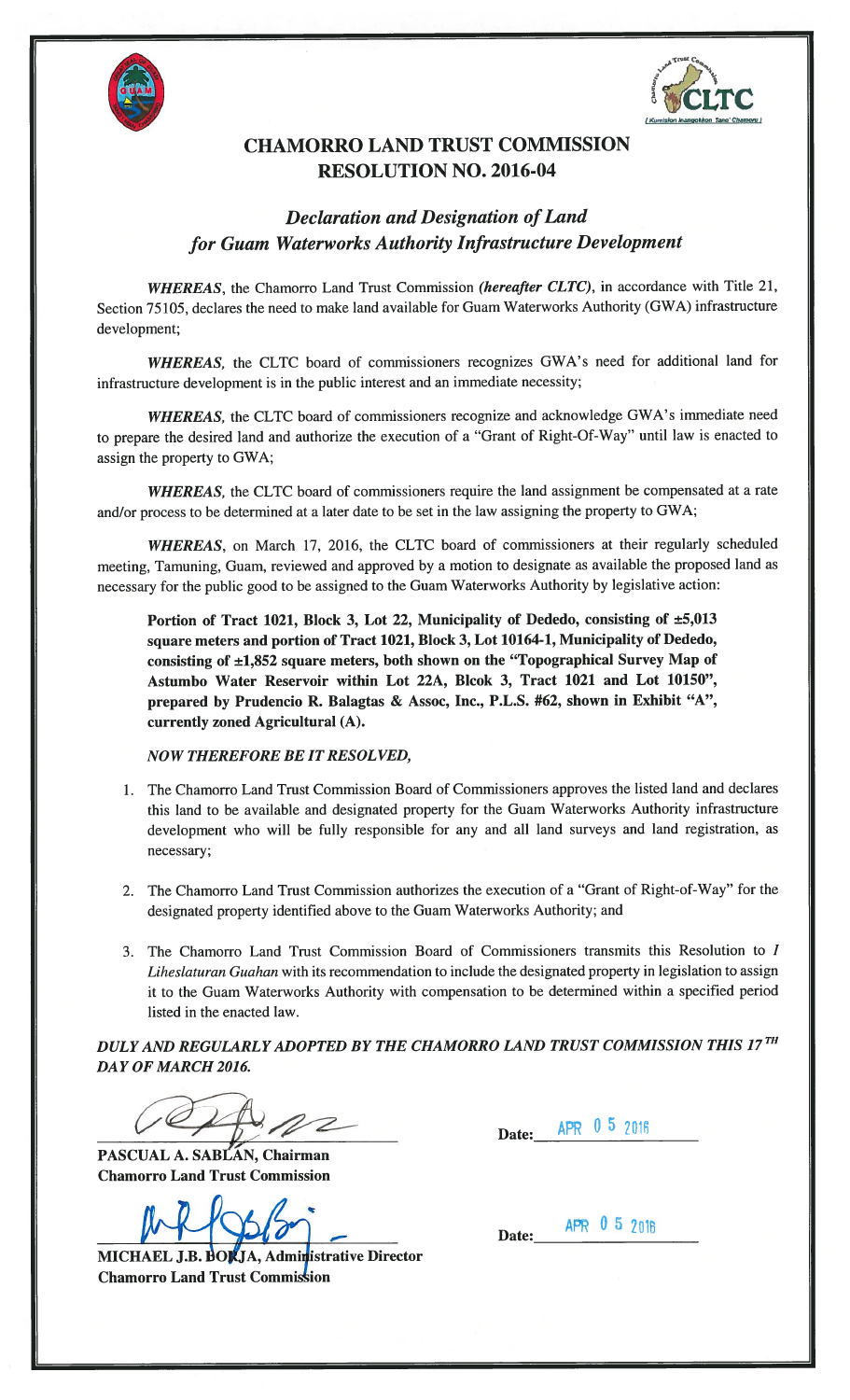EXHIBIT "A"



 $-$ 

**Committee** 

M

 $\sum$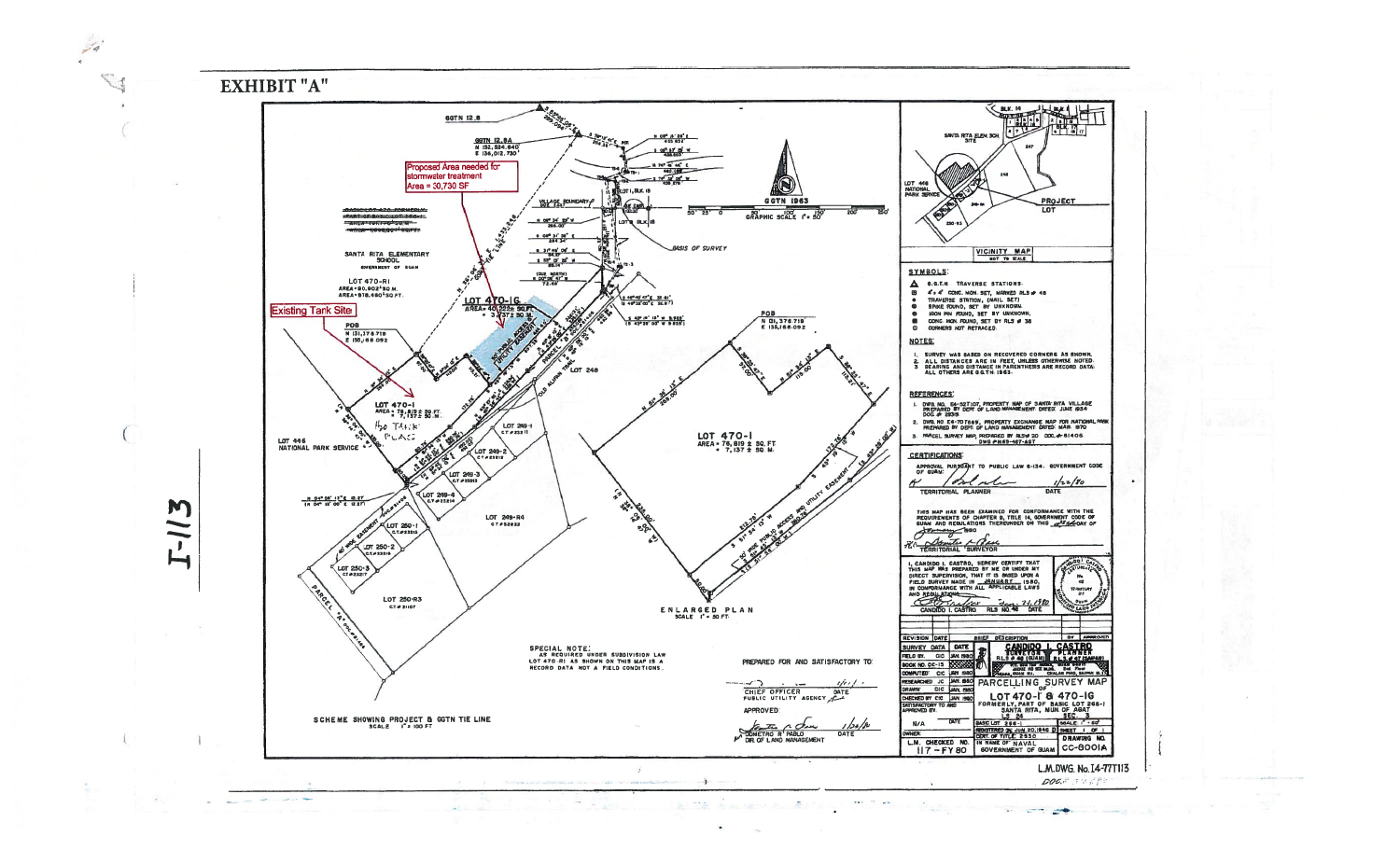